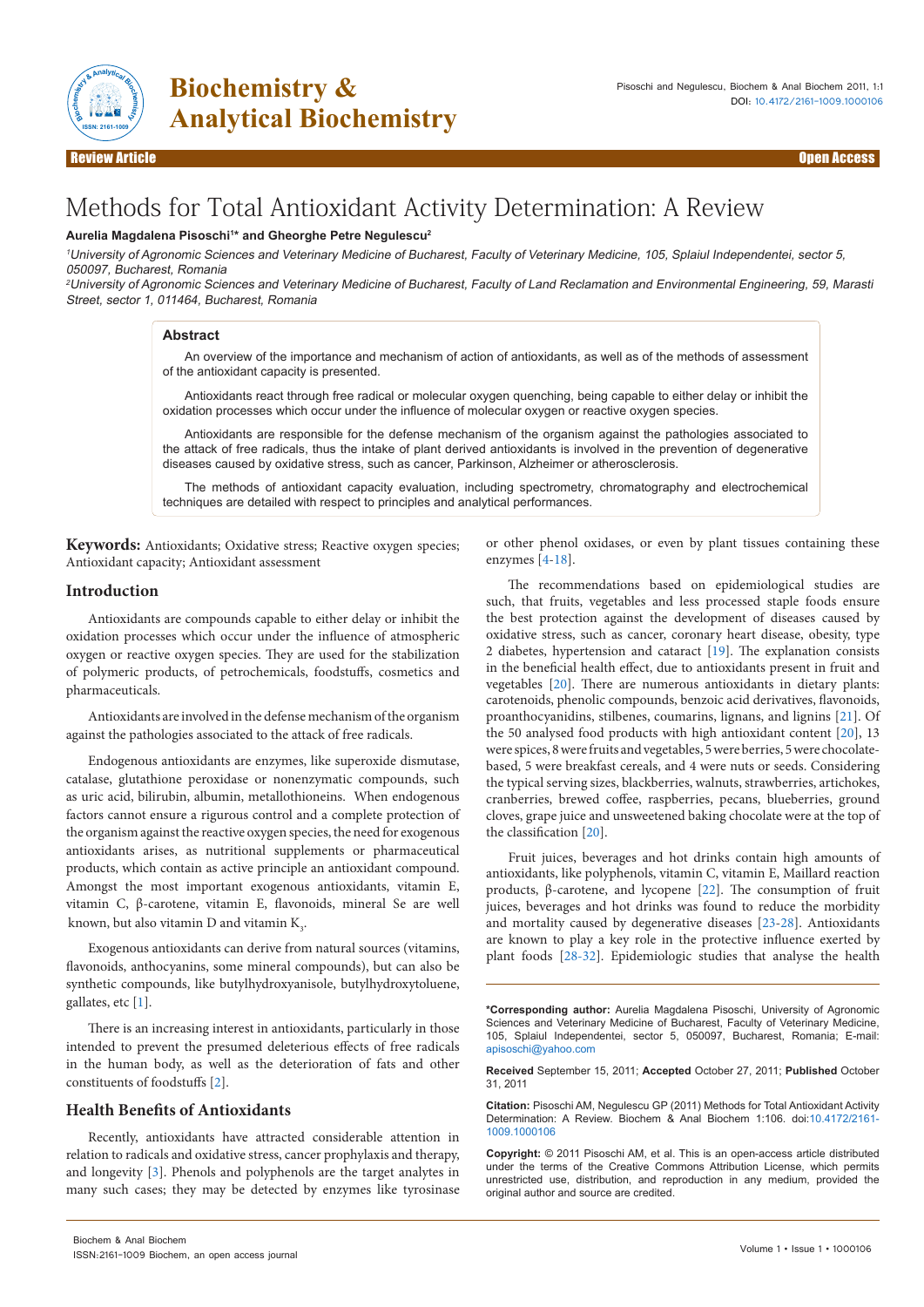implications of dietary components rely on the estimation of intakes of sample populations, which are found in databases that provide the compounds found in commonly consumed foods. Thus, the availability of appropriate and complete food composition data is vital. Due to the diversity of chemical compounds with antioxidant activity present in foodstuffs, complete databases of antioxidant contents are not yet available. In addition, levels of single antioxidants in foodstuffs do not necessarily reflect their total antioxidant potential (TAP) [22]; the total antioxidant potential depends on the synergic and redox interaction among the different molecules present in food [33,34]. Geographical differences in food composition should also be considered when regional surveys are performed.

The total antioxidant potential is a relevant tool for investigating the relationship between dietary antioxidants and pathologies induced by the oxidative stress. This was confirmed by the data obtained from a recent population-based control study, proving that diet TAP resulted in reduced risk of both cardiac and distal gastric cancer [35]. Several analytical methods were recently developed for measuring the total antioxidant capacity of food and beverages: these assays differ in the mechanism of generation of different radical species and/or target molecules and in the way end-products are measured [33,34,36-39].

The consumption of fruits and vegetables, as well as of grains and nuts, has been associated with reduced risk of chronic diseases [40- 42]. Among food components fighting against chronic diseases, great attention has been paid to phytochemicals, plant-derived molecules endowed with steady antioxidant power. The cummulative and synergistic activities of the bioactive molecules present in plant food are responsible for their enhanced antioxidant properties. Hence, an appropriate investigation of the role of dietary antioxidants in disease prevention, should be based on a complete database of antioxidant-rich foodstuffs [40].

The evaluation of the total antioxidant capacity (TAC) may be an appropriate tool to determine the additive antioxidant properties of plant foods [43]. The importance of TAC as a novel instrument to estimate the relationship between diet and oxidative stress-induced diseases, is presented in recent studies [44,45] showing a negative association between dietary TAC and the incidence of gastric cancer or the levels of C-reactive protein. In order to assess the overall intake of TAC in population studies, the TAC of 34 vegetables, 30 fruits, 34 beverages and 6 vegetable oils, of varieties most often consumed in Italy, has been analysed using three different assays [43]. Among fruits, the highest antioxidant activities were found in berries, among beverages, coffee had the greatest TAC, followed by citrus juices, which exhibited the highest value among soft beverages [43]. The TAC of spices, dried fruits, sweets, cereals, pulses, and nuts was determined with the aim to complete the Italian TAC database [40]. In fiber-rich foods where phenolics are present in free or bound forms, such as cereals, legumes, and nuts, the contribution of bound antioxidant compounds to the TAC value was evaluated [40].

Various berries and fruit types of less common fruit species are known to contain antioxidants [46]. The intake of high amounts of flavonoids, compounds endowed with antioxidant, antiproliferative and anti-inflammatory activity, may have a positive impact on human health, especially in the prevention of cancer and inflammatory diseases [46].

# **The Mechanism of Action of Antioxidants**

LMWAs (low molecular weight antioxidants) [47] are small molecules that frequently infiltrate cells, accumulate (at high concentrations) in specific compartments associated with oxidative damage, and then are regenerated by the the cell [48]. In human tissues, cellular LMWAs are obtained from various sources. Glutathione (GSH), nicotinamide adenine dinucleotide (reduced form), and carnosine [49] are synthesized by the cells; uric acid (UA) [50] and bilirubin [51] are waste products of cellular metabolism; ascorbic acid (AA) [52], tocopherols and polyphenols are antioxidants obtained from the diet.

Among these LMWAs, a considerable attention was focused on ascorbic acid (AA), known for its reductive properties and for its use on a wide scale as an antioxidant agent in foods and drinks [53]; it is also important for therapeutic purposes and biological metabolism.

Ascorbic acid is an antioxidant with therapeutic properties, which plays an important role in activating the immune response, in wound healing, in osteogenesis, in detoxifying the organism, in iron absorption, in collagen biosynthesis, in preventing the clotting of blood vessels, and in many other metabolic processes [54-56].

Vitamin C can be easily oxidized, its degradation being accelerated by heat, light and the presence of heavy metal cations [57-59]. Thus, due to its content variation, vitamin C represents an important quality indicator of foodstuffs [59] and contributes to the antioxidant properties of food [60-64].

Special attention has been dedicated to the study of antioxidant action mechanism.

The excess free radicals circulating in the body oxidize the low density lipoproteins (LDL), making them potentially lethal; the excess free radicals can also accelerate aging processes and have been linked to other very serious pathologies, such as brain stroke, diabetes mellitus, rheumatoid arthritis, Parkinson's disease, Alzheimer's disease and cancer. Physiologically, the oxygenated free radicals are among the most important radical species. Reactive oxygen species (ROS) comprise species with a strong oxidizing tendency, both of a radical nature (the superoxide radical, the hydroxyl radical) and a non-radical nature (ozone, hydrogen peroxide) [65].

A number of chemical and physical phenomena can initiate oxidation, which proceeds continuously in the presence of (a) suitable substrate(s), until a blocking defence mechanism occurs [66]. Target substances include oxygen, polyunsaturated fatty acids, phospholipids, cholesterol and DNA [67].

The essential features of oxidation via a free radical-mediated chain reaction are initiation, propagation, branching and termination steps [66]. The process may be initiated by the action of external agents such as heat, light or ionizing radiation or by chemical initiation involving metal ions or metalloproteins [68].

## **Initiation**

 $LH + R$  →  $L + RH$ 

where LH represents the substrate molecule, for example, a lipid, with R∙ as the initiating oxidizing radical. The oxidation of the lipid generates a highly reactive allyl radical (L∙) that can rapidly react with oxygen to form a lipid peroxyl radical (LOO∙).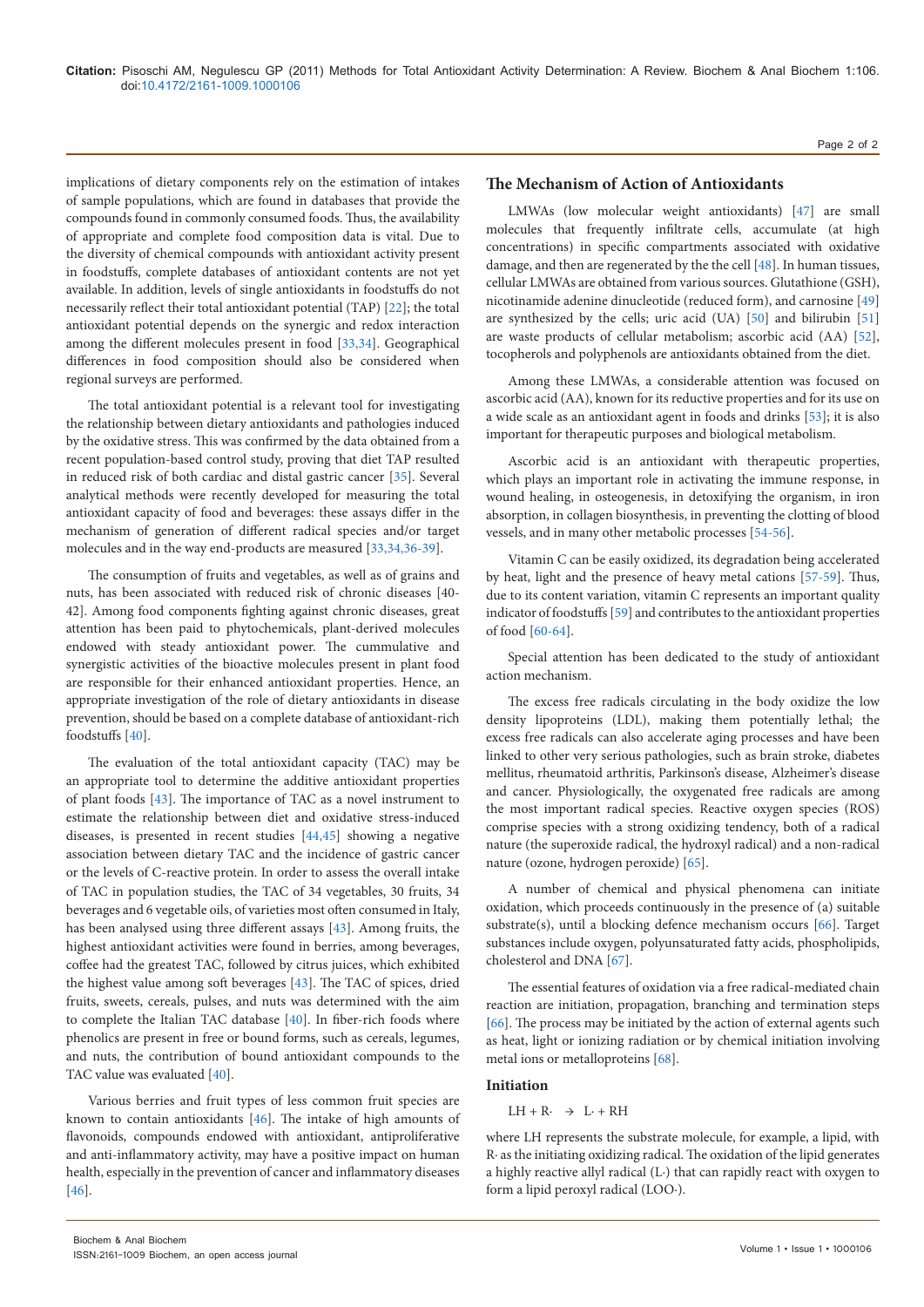Page 3 of 2

# **Propagation**

 $L· + O_2 \rightarrow LOO·$  $LOO·+ LH$  → L⋅ + LOOH

The peroxyl radicals are the chain carriers of the reaction; they can further oxidize the lipid, producing lipid hydroperoxides (LOOH), which in turn break down to a wide range of compounds [69], including alcohols, aldehydes, alkyl formates, ketones and hydrocarbons, and radicals, including the alkoxyl radical (LO∙).

## **Branching**

LOOH → LO∙ + HO∙  $2$  LOOH → LOO  $\cdot$  + LO $\cdot$  + H<sub>2</sub>O

The breakdown of lipid hydroperoxides often involves transition metal ion catalysis, in reactions similar to those involving hydrogen peroxide, yielding lipid peroxyl and lipid alkoxyl radicals.

## **Termination**

Termination reactions involve the combination of radicals to form non-radical products:

 $LO · + LO ·$  $LOO· + LOO·$  $LO \cdot + LOO \cdot$ 

Primary antioxidants, AH, when present in trace amounts, may either delay or inhibit the initiation step by reacting with a lipid radical or inhibit the propagation step by reacting with peroxyl or alkoxyl radicals [70].

 $L \cdot + AH \rightarrow LH + A$  $LOO·+AH$  →  $LOOH + A·$ LO∙ + AH  $\rightarrow$  LOH + A∙

Secondary or preventative antioxidants are compounds that retard the rate of oxidation. This may be achieved in a number of ways, including removal of substrate or singlet oxygen quenching [66, 71].

# **Methods of Total Antioxidant Capacity Assessment**

The various analytical methods [72] of evaluation of the antioxidant capacity fall into distinct categories:

| Antioxidant<br>capacity assay | Principle of the method                                                                                                        | End-product<br>determination                                 |  |
|-------------------------------|--------------------------------------------------------------------------------------------------------------------------------|--------------------------------------------------------------|--|
| <b>Spectrometry</b>           |                                                                                                                                |                                                              |  |
| <b>DPPH</b>                   | Antioxidant reaction with an organic<br>radical                                                                                | Colorimetry                                                  |  |
| <b>ABTS</b>                   | Antioxidant reaction with an organic<br>cation radical                                                                         | Colorimetry                                                  |  |
| <b>FRAP</b>                   | Antioxidant reaction with a Fe(III)<br>complex                                                                                 | Colorimetry                                                  |  |
| PFRAP                         | Potassium ferricyanide reduction by<br>antioxidants and subsequent reaction<br>of potassium ferrocyanide with Fe3+             | Colorimetry                                                  |  |
| <b>CUPRAC</b>                 | Cu (II) reduction to Cu (I) by<br>antioxidants                                                                                 | Colorimetry                                                  |  |
| ORAC                          | Antioxidant reaction with peroxyl<br>radicals, induced by AAPH<br>(2,2'-azobis-2-amidino-propane)                              | Loss of fluorescence of<br>fluorescein                       |  |
| <b>HORAC</b>                  | Antioxidant capacity to quench OH<br>radicals generated by a Co(II) based<br>Fenton-like system                                | Loss of fluorescence of<br>fluorescein                       |  |
| TRAP                          | Antioxidant capacity to scavenge<br>luminol-derived radicals, generated<br>from AAPH decomposition                             | Chemiluminescence<br>quenching                               |  |
| Fluorimetry                   | Emission of light by a substance<br>that has absorbed light or other<br>electromagnetic radiation of a<br>different wavelength | Recording of<br>fluorescence excitation/<br>emission spectra |  |

|                                                 | <b>Electrochemical Techniques</b>                                                                                                                                                                                            |                                                                                                                                                                                                                                 |  |
|-------------------------------------------------|------------------------------------------------------------------------------------------------------------------------------------------------------------------------------------------------------------------------------|---------------------------------------------------------------------------------------------------------------------------------------------------------------------------------------------------------------------------------|--|
| Cyclic<br>voltammetry                           | The potential of a working electrode<br>is linearly varied from an initial<br>value to a final value and back, and<br>the respective current intensity is<br>recorded                                                        | Measurement of<br>the intensity of the<br>cathodic/ anodic peak                                                                                                                                                                 |  |
| Amperometry                                     | The potential of the working electrode<br>is set at a fixed value with respect to a<br>reference electrode                                                                                                                   | Measurement of the<br>intensity of the current<br>generated by the<br>oxidation/reduction<br>of an electroactive<br>analyte                                                                                                     |  |
| Biamperometry                                   | The reaction of the analyte<br>(antioxidant) with the oxidized form of<br>a reversible indicating redox couple                                                                                                               | Measurement of<br>the current flowing<br>between two<br>identical working<br>electrodes, at a small<br>potential difference<br>and immersed in a<br>solution containing the<br>analysed sample and a<br>reversible redox couple |  |
| Chromatography                                  |                                                                                                                                                                                                                              |                                                                                                                                                                                                                                 |  |
| Gas<br>chromatography                           | Separation of the compounds in a<br>mixture is based on the repartition<br>between a liquid stationary phase and<br>a gas mobile phase                                                                                       | Flame ionisation or<br>thermal conductivity<br>detection                                                                                                                                                                        |  |
| High<br>performance<br>liquid<br>chromatography | Separation of the compounds in a<br>mixture is based on the repartition<br>between a solid stationary phase and<br>a liquid mobile phase with different<br>polarities, at high flow rate and<br>pressure of the mobile phase | UV-VIS (e.g. diode<br>array) detection,<br>fluorescence, mass<br>spectrometry or<br>electrochemical<br>detection                                                                                                                |  |

#### **Spectrometric Techniques**

Spectrometric techniques [72-91] rely on the reaction of a radical, radical cation or complex with an antioxidant molecule capable to donate a hydrogen atom.

**The DPPH method:** [2,73-75] DPPH• (2,2-diphenyl-1 picrylhydrazyl) is a stable free radical, due to the delocalization of the spare electron on the whole molecule. Thus, DPPH• does not dimerize, as happens with most free radicals. The delocalisation on the DPPH• molecule determines the occurence of a purple colour, with an absorbtion band with a maximum around 520nm.

When DPPH• reacts with a hydrogen donor, the reduced (molecular) form (DPPH) is generated, accompanied by the disappearance of the violet colour. Therefore, the absorbance diminution depends linearly on the antioxidant concentration. Trolox is used as standard antioxidant [74, 75].

The spectrophotometric method with DPPH was applied to antioxidant capacity determination in fruit juices [75] and fruit (guava) extracts [74]. The standard curve was linear between 25 and 800mM Trolox [74]. Results are expressed in µM Trolox Equivalents/g fresh mass. Antioxidant activity of guava fruit methanol extracts, as determined by the DPPH method are comprised between 16.2 ± 1.0 and  $32.0 \pm 5.1 \mu M$  TE/ fresh mass [74].

**The ABTS method:** The ABTS cation radical (ABTS<sup>++</sup>) [76] which absorbs at 743 nm (giving a bluish-green colour) is formed by the loss of an electron by the nitrogen atom of ABTS (2,2'-azino-bis(3 ethylbenzthiazoline-6-sulphonic acid)). In the presence of Trolox (or of another hydrogen donating antioxidant), the nitrogen atom quenches the hydrogen atom, yielding the solution decolorization.

ABTS can be oxidized by potassium persulphate [43,74] or manganese dioxide [77], giving rise to the ABTS cation radical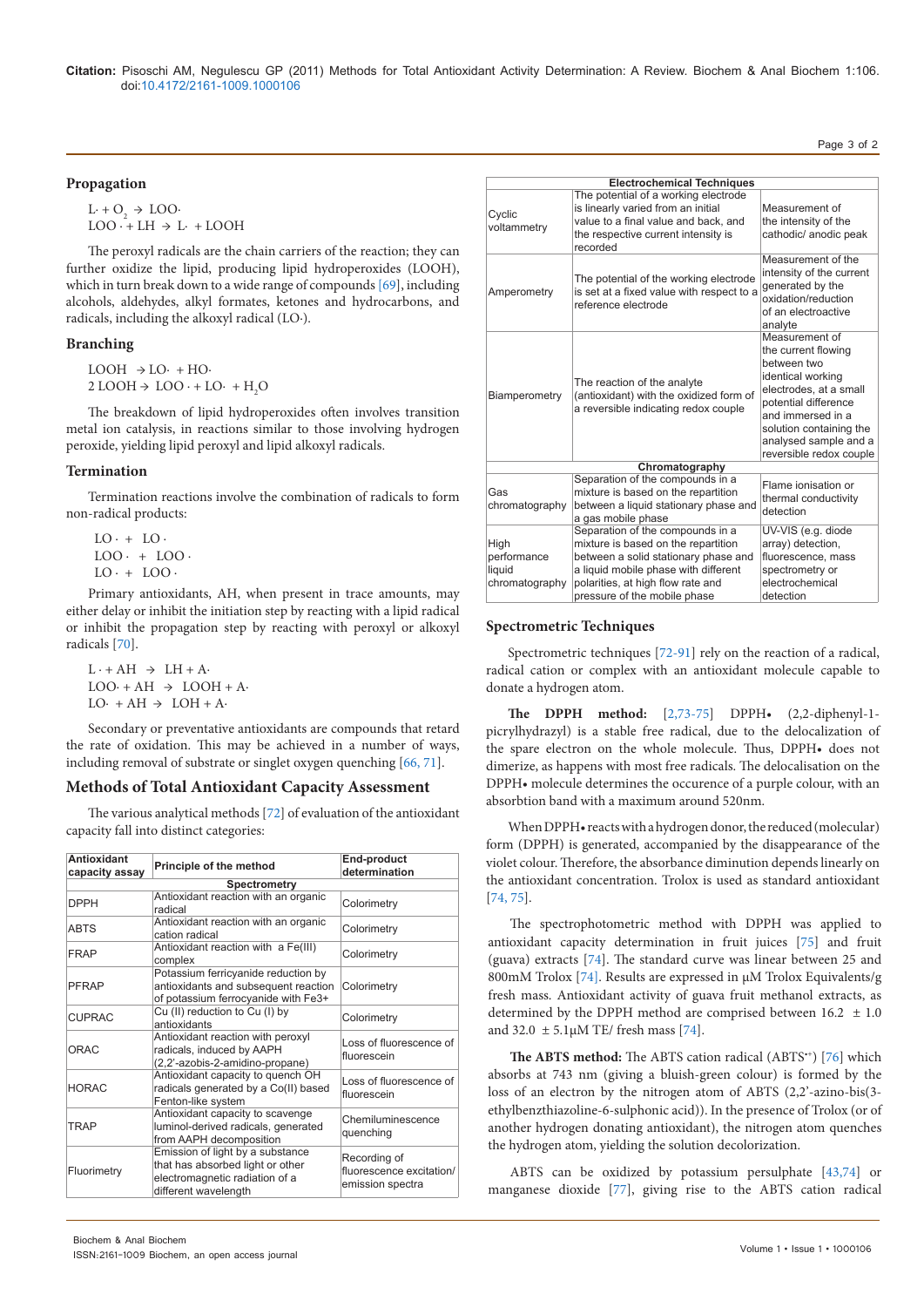(ABTS•+) whose absorbance diminution at 743 nm was monitored in the presence of Trolox [43,74,77], chosen as standard antioxidant.

The spectrophotometric method based on the absorbance diminution of ABTS cation radical was applied to antioxidant content determination in guava fruit extracts [74], fruit and vegetable extracts, soft beverages, alcoholic beverages, tea and coffee [43]. The standard curve was linear between 25 and 600µM Trolox [74]. The values of the total antioxidant capacity of guava extracts ranged between  $22.3 \pm 0.9$ and 37.9  $\pm$  3.4 $\mu$ M TE/ fresh mass [74].

The antioxidant activity of soft beverages, as determined by the ABTS method is comprised between 0.09 mM Trolox/liter for Cola and 3.30mM Trolox/liter for grapefruit juice [43].

**The FRAP (ferric reducing antioxidant power) method:** The FRAP (ferric reducing antioxidant power) method relies on the reduction by the antioxidants, of the complex ferric ion-TPTZ (2,4,6-tri(2-pyridyl)- 1,3,5-triazine). The binding of  $Fe^{2+}$  to the ligand creates a very intense navy blue color. The absorbance can be measured to test the amount of iron reduced and can be correlated with the amount of antioxidants [43,74,78]. Trolox [43] or ascorbic acid [78] were used as references.

The total antioxidant activity of white- and yellow-flesh nectarines [78] was evaluated by FRAP method, the results being expressed as Ascorbic Acid Equivalent Antioxidant Capacity, AEAC). Thea values ranged between 14.4 and 104.5mg/100 of fruit.

**The ORAC (oxygen radical absorption capacity) assay:** [74,79, 80] the method measures the antioxidant scavenging activity against the peroxyl radical, induced by 2,2'-azobis-(2-amidino-propane) dihydrochloride (AAPH), at 37°C. Fluorescein was used as the fluorescent probe. The loss of fluorescence was an indicator of the extent of the decomposition, from its reaction with the peroxyl radical. Antioxidant activity of guava fruit methanol extracts were determined by the ORAC method. The standard curve was linear between 0 and 50mM Trolox. The obtained results ranged between  $18.2 \pm 2.3$  and  $25.5$  $± 1.6 \mu M$  TE/ fresh mass [74].

**The HORAC (hydroxyl radical averting capacity) assay:** [79,81]: this technique relies on the measurement of the metal-chelating activity of antioxidants, under the conditions of Fenton-like reactions. The method uses a Co(II) complex and hence evaluates the protecting ability against the formation of hydroxyl radical. Fluorescein is incubated with the sample to be analysed, then the Fenton mixture (generating hydroxyl radicals) was added. The initial fluorescence was measured, after which the readings were taken every minute after shaking. Gallic acid solutions were used for building the standard curve.

**The TRAP (total peroxyl radical trapping antioxidant parameter) assay:** the luminol-enhanced chemiluminescence (CL) [79,82] was exploited to monitor the reactions involving the peroxyl radical. The CL signal is driven by the production of luminol derived radicals, resulted from the thermal decomposition of AAPH. The TRAP value was determined from the duration of the time period during which the sample quenched the chemiluminiscence signal, due to the presence of antioxidants.

**The lipid peroxidation inhibition assay:** The lipid peroxidation inhibition assay method uses a Fenton-like system ( $Co(II) + H_2O_2$ ), to induce lipid (e.g. fatty acid) peroxidation [79,83].

α-linolenic acid was chosed as a model substrate. It was mixed with the analysed sample, as well as with the Fenton-like mixture, to induce lipid peroxidation. After the end of the incubation, the concentration

of thiobarbituric acid-reactive substances (TBARS) was measured, as the index of lipid peroxidation. Lipid peroxidation was expressed in nmoles of TBARS per 1 ml of mixture α-linolenic acid/analysed sample.

**The PFRAP (potassium ferricyanide reducing power) method:** [84, 85] An absorbance increase can be correlated to the reducing ability of antioxidants/antioxidant extracts. The compounds with antioxidant capacity react with potassium ferricyanide, to form potassium ferrocyanide. The latter reacts with ferric trichloride, yielding ferric ferrocyanide, a blue coloured complex, with a maximum absorbance at 700nm.

**The CUPRAC (cupric reducing antioxidant power) assay:** [84, 86] the standard antioxidants or extracts are mixed with CuSO4 and neocuproine. After 30min, the absorbance was measured at 450nm. In the assay, Cu(II) is reduced to Cu(I) through the action of electrondonating antioxidants. Results are expressed in milligrams of Trolox per liter of extract.

**Fluorimetry:** fluorescence is the emission of light by a substance that has absorbed light or other electromagnetic radiation of a different wavelength. In most cases, emitted light has a longer wavelength, and therefore lower energy, than the absorbed radiation. Fluorescence emission occurs when an orbital electron of a molecule relaxes to its ground state, by emitting a photon of light after being excited to a higher quantum state by some type of energy. Fluorescence assay has been used to antioxidant content determination [87-91].

The fluorescence spectroscopy has been applied for the determination of phenolic compounds in oils [87]. A method based on fluorescence is proposed to quantify the butylhydroxyanisole (BHA) and tert-butylhydroquinone (TBHQ) antioxidant concentration in biodiesel produced from sunfower and soybean oils. Fluorescence and excitation spectra of the solutions were recorded at room temperature using a spectrofluorimeter. The emission spectra were obtained under excitation at about 310 nm and fluorescence in the 320-800nm range was evaluated. Biodiesel samples without BHA and TBHQ showed fluorescence band at about 420nm, which can be attributed to tocopherols, inherent to the vegetable oils used in the biodiesel production. The addition of BHA and/or TBHQ is responsible for the occurence of a fluorescence band around 330nm. It was verified that the fluorescence intensity around 330nm increases linearly as function of antioxidant concentration with correlation coefficient of about 1, regardless of the oil source and antioxidants.

Fluorimetric methods of ascorbic acid determination are based on dehydroascorbic acid reaction with o-phenylene diamine [88,89]. This technique requires a strict control of pH, as the fluorescence intensity depends strongly of the pH value.

A fluorescence method was developed [90], to examine how membrane sterol lateral organization affects the potency of antioxidants. This information was used to evaluate possible adverse effects of lipidsoluble antioxidants, which was reported in recent clinical studies. In the presence of an antioxidant, the lag time produced during free radical-induced sterol oxidation in lipid vesicles reflects the potency of the antioxidant. The obtained data suggest that while ascorbyl palmitate is a more efficient antioxidant than its water-soluble counterpart as judged by the lag time, it can easily perturb sterol lateral organization by insertion into membrane bilayers, which could impose detrimental effects on cells.

Another fluorescence assay [91] measured the rate and extent of sterol oxidation in lipid bilayers. Dehydroergosterol (DHE), a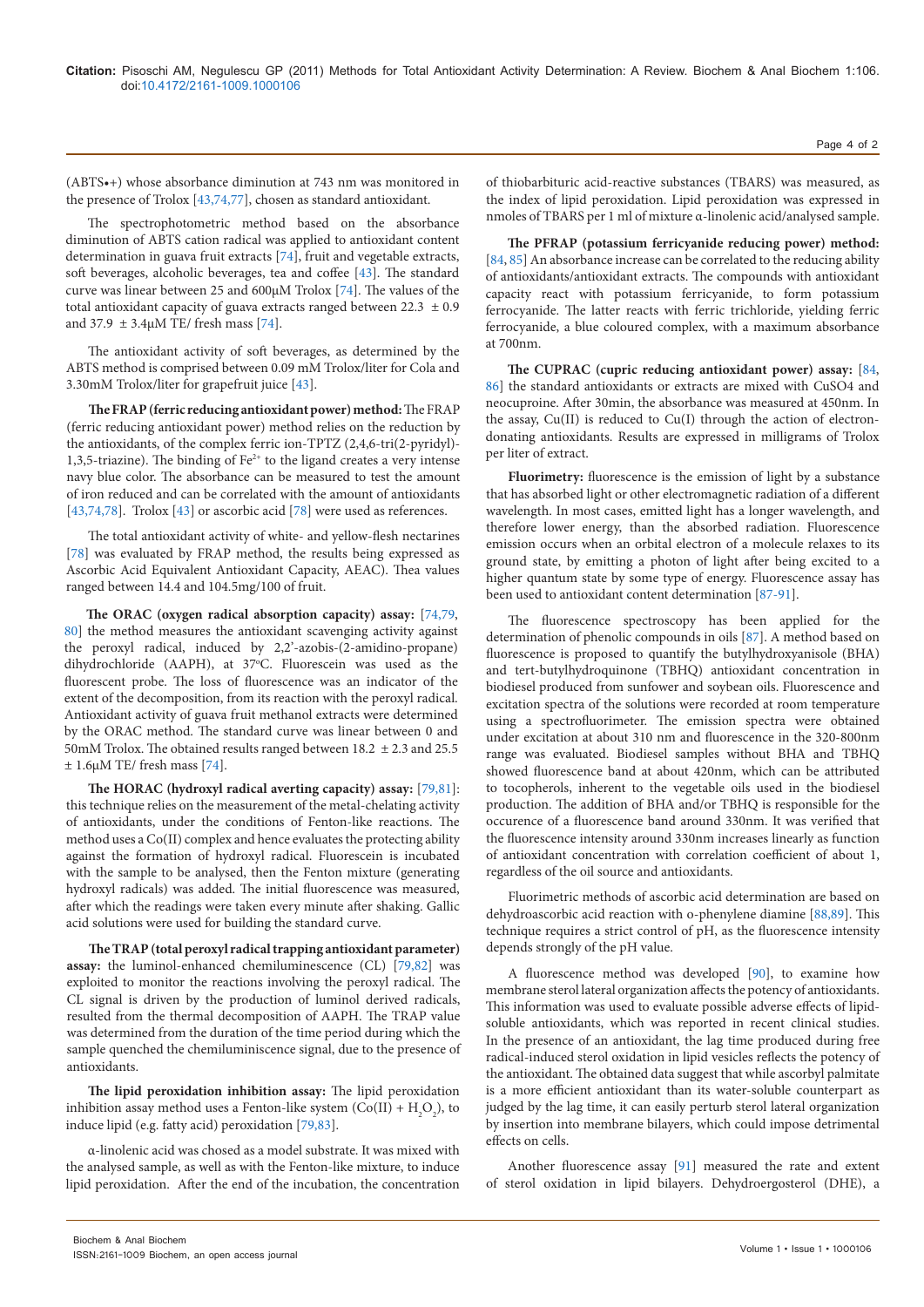fluorescent cholesterol analog, is used as a probe and at the same time, as a membrane component. The assay can also be performed on bilayers containing a mixture of sterols including DHE and nonfluorescent sterols, such as cholesterol and ergosterol. The fluorescence intensity of DHE decreases on oxidation, so the rate and extent of free radicalor enzyme-induced sterol oxidation can be measured as a function of temperature and membrane composition. In agreement with the sterol regular distribution model, it is found that both free radical- and enzyme-induced sterol oxidation vary with membrane sterol content in a well defined alternating manner [91].

#### **Electrochemical techniques**

Electrochemical techniques were also applied to antioxidant content and antioxidant capacity determination. Cyclic voltammetry and biamperometry are the most broadly used.

**Cyclic voltammetry:** Cyclic voltammetry is a type of potentiodynamic electrochemical measurement. In cyclic voltammetry experiments the working electrode potential is ramped linearly versus time. In cyclic voltammetry, the potential of a working electrode is linearly scanned from an initial value to a final value and back, while recording the respective current intensity.

When the value of a set potential is reached, the working electrode's potential ramp is inverted. This inversion can happen multiple times during a single experiment. The current at the working electrode is plotted versus the applied voltage to give the cyclic voltammogram.

The important parameters obtained from a cyclic voltammogram are the intensities of the cathodic and anodic peaks *Ia, Ic*, the anodic oxidation potential (*Ea*), and the cathodic oxidation potential (*Ec*). All these values can be readily obtained from the voltammogram. In the case of a reversible system, the values of the intensities of the cathodic and anodic peaks are equal. For irreversible system, only the presence of one peak is noticeable on the voltammogram. Cyclic voltammetry (CV), shown to be a convenient methodology, has been validated for the quantitation of the Low Molecular Weight Antioxidant capacity of blood plasma, tissue homogenates, and plant extracts. Analysis of the CV tracing yields the values of (i) the biological oxidation potential, *E* and  $E_{1/2}$ , which relate to the nature of the specific molecule(s); (ii) the intensity (*Ia*) of the anodic current; and (iii) the area of the anodic wave (S) [47]. The sensitivity of the method, as given by the slope of the calibration graph versus vitamin C was 15.175µA/mM ascorbic acid [47]. The antioxidant capacity of dry vegetal extracts [65] (expressed as mg of ascorbic acid equivalents) was determined by cyclic voltammetry performed at a glassy carbon working electrode. Green tea, black tea, rosemary and coffee, were selected and analysed to test the total antioxidant capacity of respective dry extracts. For the three extracts obtained from each matrix the antioxidant capacity was determined by the measurement of the anodic area of a cyclic voltammogram.

Of the substances tested, those in which dry methanol extracts display the highest total antioxidant capacity are: Green Tea > Black Tea > Rosemary > Arabica Coffee> Herb Tea > Acerola > Quality Tea > Acai. On the other hand, ofthe substances tested, those for which dry aqueous extracts display the highest total antioxidant capacity are: Green Tea >Black Tea > Arabic Coffee > Herb Tea > Rosemary > Acerola >Quality Tea > Acai. This implies that these two solvents do not always have the same extractive capacity for all the antioxidant substances contained in the various vegetal samples.

Cyclic voltammetry results of antioxidant capacity determination in

buckwheat products showed good correlation with the data obtained by spectrophotometry [92]. Cyclic voltammograms of analysed buckwheat extracts were useful for evaluation of the antioxidant capacity. The total charge below the anodic current waveform was correlated with the data obtained by the spectrophotometric method with ABTS<sup>+</sup> and DPPH<sup>2</sup>. The changes in the antioxidant capacity of buckwheat and its products followed the changes in flavonoid composition.

**The amperometric method:** The amperometric method involves the measurement of the intensity of the current that flows between a working electrode and a reference electrode, at a fixed (applied) value of potential. The current is generated by the oxidation/reduction of an electroactive analyte. The value of the potential is maintained at a set value with respect to a reference electrode [93-95].

The amperometric determination of the antioxidant activity [96] was based on the reduction of 2,2-diphenyl-1-picrylhydrazyl (DPPH•) at the glassy carbon electrode. All the experiments were performed in a three-electrode electrochemical cell at 140 mV vs.  $Hg_2Cl_2$  | 3M KCl using ethanolic solution (40%) and 0.033M KCl in 0.033 M phosphate buffer, pH=7.4. The linear range obtained for Trolox in 100µM DPPH ethanolwater solution was up to 30µM, with a limit of detection of 0.05µM. The developed method was applied for the evaluation of antioxidant activity of some water or ethanol soluble pure antioxidant compounds and of several samples of tea, wine and some other beverages. The good correlation of results ( $R^2$ =0.9993) expressed as Trolox equivalents, was obtained between the proposed amperometric method and the classic spectroscopic method [96].

**The biamperometric method:** The biamperometric method is based on the measurement of the current flowing between two identical working electrodes polarized at a small potential difference and immersed in a solution containing a reversible redox couple. Indirect biamperometric measurement relies on the reaction of the analyte with the indicating redox couple, its selectivity depending on the specificity of the reaction involving the oxidized or reduced form of the redox pair and the analyte. Fe<sup>3+</sup>/Fe<sup>2+</sup>,  $I_2/I$ ; Fe(CN)<sub>6</sub><sup>2</sup>-/Fe(CN)<sub>6</sub><sup>4</sup> are redox couples commonly used in biamperometric measurements [97].

A common redox pair chosen in biamperometric studies was DPPH•/DPPH. Antioxidants react with DPPH• (radical form) generating DPPH (reduced form), the intensity of the resulted current being proportional to the residual concentration of DPPH•, after its reaction with the analyte (antioxidant) [75, 98].

Two identical Pt [75] or glassy carbon [98] electrodes were used, where the reduction of the DPPH• radical and the oxidation of the reduced form (DPPH) take place as follows:

#### **Electrode 1:** DPPH• + e<sup>-</sup> → DPPH

**Electrode 2:**  $DPPH \rightarrow DPPH \bullet + e$ 

The reduction of DPPH•at electrode 1 gives rise to a cathodic current, while the oxidation of DPPH at electrode 2 generates an anodic current. In biamperometry, the controlled parameter is the potential difference between the two identical working electrodes. The potential values of the two electrodes are not controlled with respect to a reference electrode. The biamperometric detector response is linear with respect to that constituent of the redox couple which is present in lower concentration. Working conditions were chosen for a DPPH• (oxidized form) concentration smaller than DPPH concentration. Each antioxidant addition in a solution containing the redox couple DPPH•/ DPPH decreases the concentration of the oxidized (radical) form and increases the concentration of the reduced form, thus generating a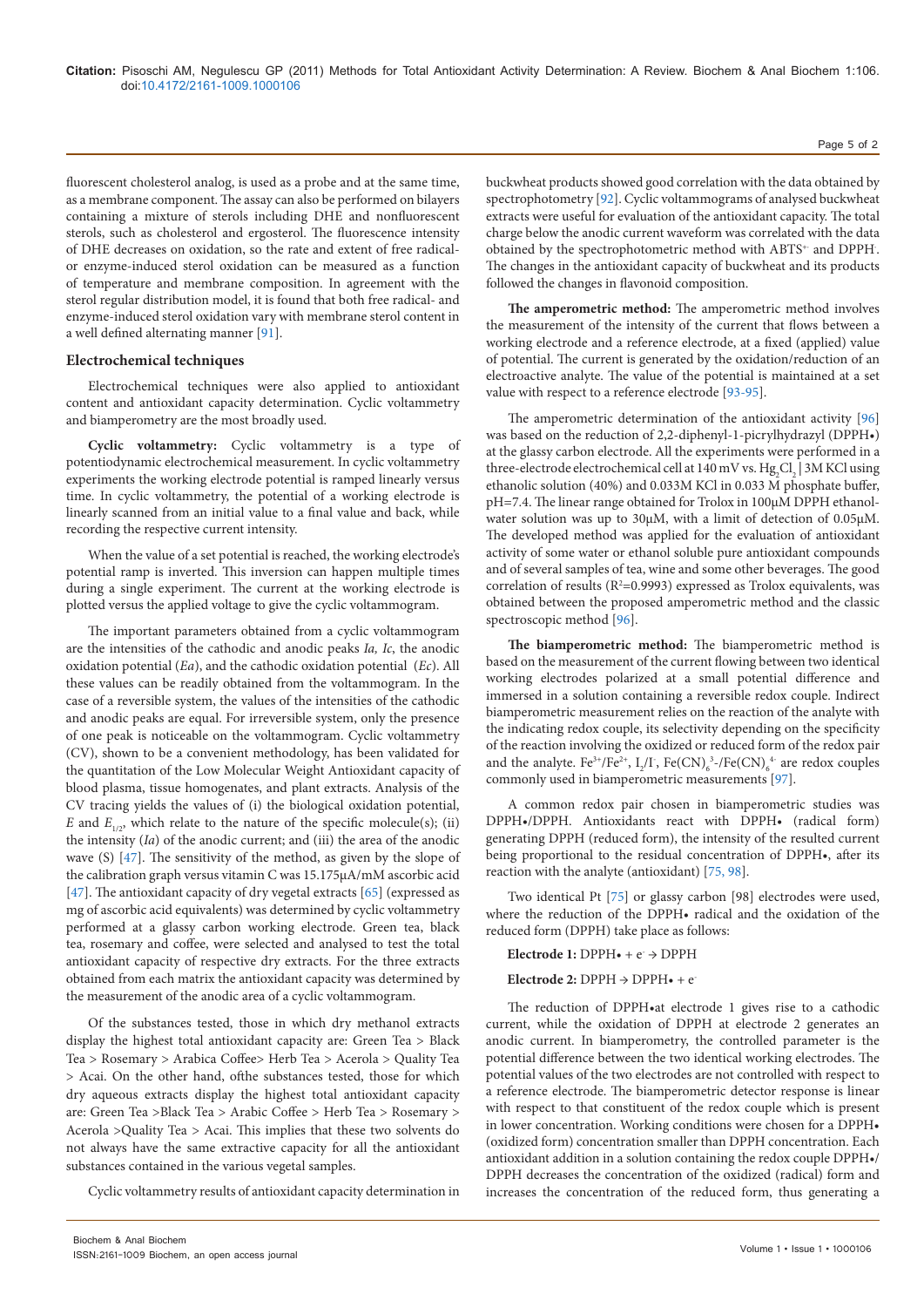current proportional to the concentration of antioxidant. In the case of the proposed method, the cathodic current is limited by the lower concentration of DPPH• (radical form) in the indicating mixture. The DPPH•/DPPH method was applied to the determination of the total antioxidant capacity in fruit juices [75], tea, wine and coffee [98]. The sensitivity of the method was 20.1 nA/ $\mu$ M of Trolox, while the limit of detection accomplished by the used measuring device was 0.05 µM [98].

Another redox couple used in biamperometric antioxidant enzymatically produced by peroxidase in a tubular flow-through reactor. The performance of the bioreactor was tested at different concentrations of immobilized enzyme, ABTS and hydrogen peroxide. Interdigitated array microelectrodes were used as electrochemical sensors for the biamperometric determination. The results of antioxidant activity were determined using Trolox as a standard. The applied interdigitated electrode (IDE) detector accomplished a good sensitivity of 0.3 nA/ µM Trolox and offered linear range between 20 to 500µM Trolox. Real samples like juices, tea and wine were analysed [99]. capacity assay is ABTS<sup>+</sup>/ABTS [99,100]. The ABTS cation radical was

The ABTS cation radical was also produced bienzymatically, by using glucose oxidase and peroxidase. The linearity of IDE detector was tested in the range 20µM-2000µM and a good sensitivity of 0.165 nA/µM for Trolox solutions was obtained [100]. The interdigitated gold electrodes were used for biamperometric determination of antioxidant capacity of alcoholic beverages (wine and spirits) [100].

## **Biosensors method**

Oxidoreductases are the most oftenly used in biosensor applications because of their electron transferring properties during catalysis. These enzymes offer the advantages of being stable and in some situations do not require coenzymes or cofactors. There are several reviews and books referring to antioxidant and antioxidant capacity determination by biosensors [72, 101-104].

Potential applications of biosensors for evaluation of antioxidant status include monitoring of superoxide radical  $(O<sup>2</sup>•-)$ , monitoring of nitric oxide (NO), monitoring of glutathione, monitoring of uric acid, ascorbic acid or phenolic compounds [104].

A carbon paste DNA-based biosensor for the electrocatalytical evaluation of total antioxidant capacity was constructed [105]. The method was based on the partial damage of a DNA layer adsorbed on the electrode surface by OH• radicals, generated by Fenton reaction and the subsequent electrochemical oxidation of the intact adenine bases, to generate an oxidation product that was able to catalyse the oxidation of NADH. The presence of antioxidant compounds scavenged hydroxyl radicals, leaving more adenine molecules unoxidized, and thus, increasing the electrocatalytic current of NADH measured by differential pulse voltammetry. Using ascorbic acid as a model antioxidant species, the detection of amounts as low as 50 nM ascorbic acid in aqueous solution was possible [105].

Frequently, polyphenols are the main contributors to the antioxidant capacity of several plants which contain them. Several amperometric biosensors for the detection of phenolic compounds have been developed, on the basis of enzymes, such as tyrosinase, laccase or peroxidase [106-109]. Biosensors for phenolic compounds were constructed by immobilizing polyphenol oxidase (PPO) into conducting copolymers prepared by electropolymerization of pyrrole with thiophene capped polytetrahydrofuran [108].

These enzyme-based biosensors allow the evaluation of the "total phenol content". Since tyrosinase acts on the hydroxyl groups of phenolic compounds, the total amount of -OH groups in red wines was obtained through activity determination by enzyme electrodes. Results are reported in Gallic Acid Equivalent (GAE) as mg/l [108,110]. For polyphenol determination in vegetable extracts [111], an amperometric horseradish peroxidase-based biosensor was employed.

The biosensors were used for the determination of antioxidant capacity in wines, the results being consistent with those obtained by spectrophotometry [112,113] or in orange juices, by biosensors based on screen-printed electrodes [114]. For the analysis of commercial red wines, a multi-walled nanotube ionic liquid electrode with immobilized tyrosinase was used [113]. The sensing ranges were 0.01-0.08 mM in a phosphate buffer solution.

# **Chromatographic methods**

Chromatographic methods were often applied to antioxidant separation and detection, and used before spectrophotometrical or electrochemical assessment of the total antioxidant capacity.

**Gas chromatography:** Gas chromatography (GC) is a common type of chromatography used for separating and analysing compounds that can be vaporized without decomposition. The process of separating the compounds in a mixture is carried out between a liquid stationary phase and a gas mobile phase. The mobile phase is usually an inert gas such as helium or an unreactive gas such as nitrogen. The stationary phase is a microscopic layer of liquid or polymer on an inert solid support. The comparison of retention times is what gives GC its analytical usefulness. The most common detectors are the flame ionization detector and the thermal conductivity detector.

The antioxidant capacity of turmeric oil (responsible for its antimutagenic capacity) was also determined by chromatographic methods [115]. Turmeric oil and its fractions were analysed by gas chromatography with flame ionisation detector and gas chromatography coupled with mass spectrometry. Turmeric oil and its fractions were then tested for antioxidant activity using the carotene-linoleate model system and the phosphomolybdenum method. The quantitative antioxidant capacity of the turmeric oil and its fractions were measured spectrophotometrically through the phosphomolybdenum method, which is based on the reduction of Mo (VI) to Mo (V) by the sample analyte and the subsequent formation of green phosphate/Mo (V) complex with a maximum absorption at 695 nm. The method using the carotene-linoleate [115, 116] model was based on the continuous measurement of the optical density, until the colour of β-carotene disappeared. Butylated hydroxyanisole (BHA) was used for the blank.

**HPLC (high performance liquid chromatography):** HPLC (high performance liquid chromatography) typically utilizes different types of stationary phases, a pump that moves the mobile phase(s) and analyte through the column, and a detector to provide a characteristic retention time for the analyte. The detector (usually a diode array detector) may also provide additional information related to the analyte, (i.e. UV/Vis spectroscopic data for analyte if so equipped).

A pump provides the higher pressure required to move the mobile phase and analyte through the densely packed column. The increased density arises from smaller particle sizes. This allows a better separation on columns of shorter length and ensures higher velocity. Normalphase HPLC uses a polar stationary phase and a non-polar, nonaqueous mobile phase, and works effectively for separating analytes readily soluble in non-polar solvents. Reversed phase HPLC has a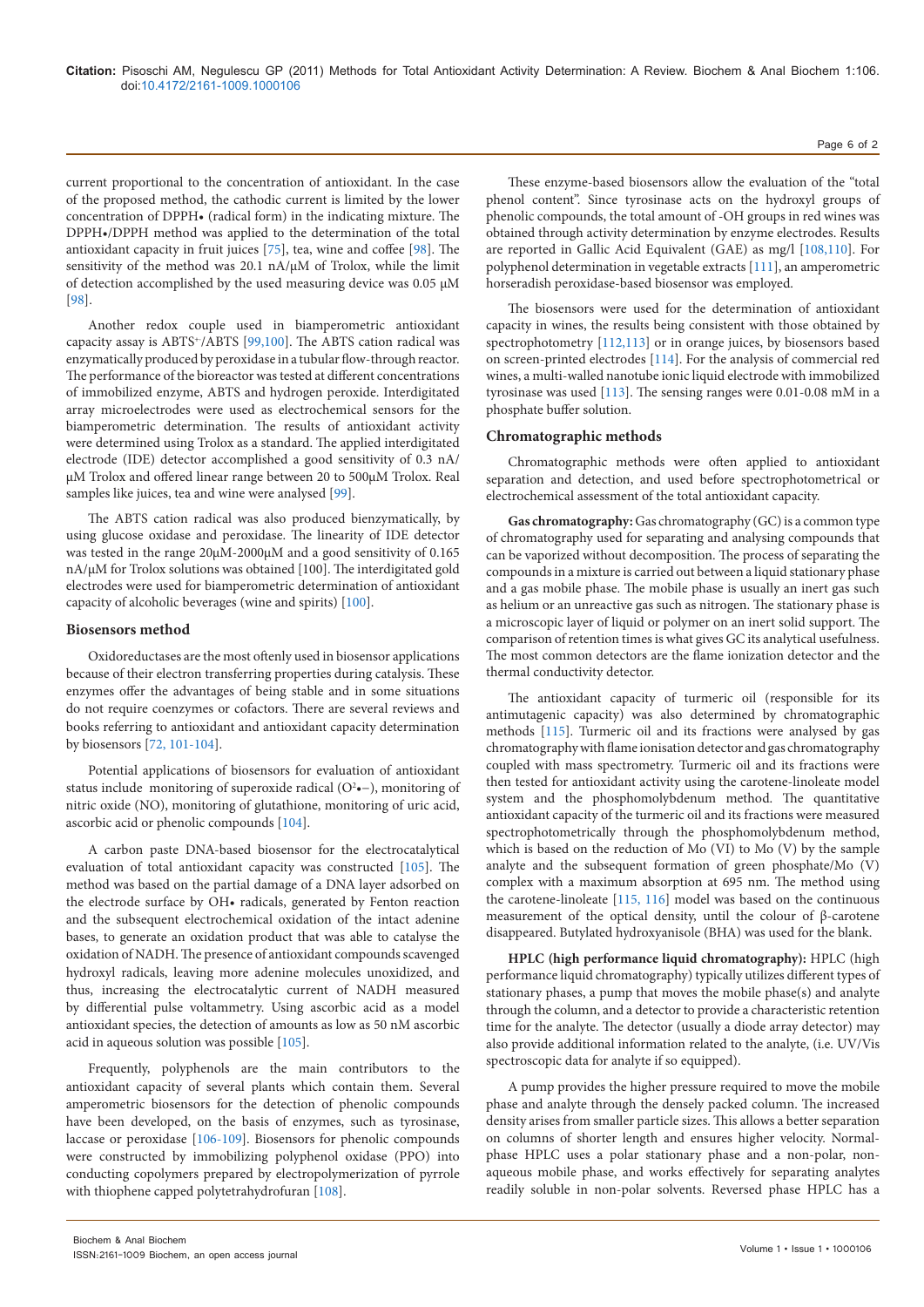non-polar stationary phase and an aqueous, moderately polar mobile phase. One common stationary phase is silica which has been treated with RMe<sub>2</sub>SiCl, where R is a straight chain alkyl group such as  $\rm C_{_{18}H_{_{37}}}$ or  $C_8H_{17}$ . With these stationary phases, retention time is longer for molecules which are less polar, while polar molecules elute more readily.

The antioxidant activity using a HPLC system with postcolumn on-line antioxidant detection, based on 2,2'-azinobis-3 ethylbenzothiazoline-6-sulphonic acid radical scavenging activity. The method was applied to the determination of antioxidant content of coffee [117]. Following separation of the coffee samples on the HPLC column, the eluate was directed to a PDA (photodiode array) detector and then mixed with a stabilised solution of the ABTS cation radical and the solution was directed to a detector monitoring absorbance at 720 nm. The ABTS cation solution has a deep blue colour, and any quenching of the radical results in a loss of colour indicated by a negative peak on the HPLC trace. The antioxidant contributions of individual HPLC peaks were added to give the total HPLC-derived antioxidant activity. The total antioxidant capacity of the green coffee determined with the on-line HPLC system was 760 ± 2.5µmol Trolox/l and  $984 \pm 25.8$ µmol Trolox/l for the roasted coffee [117].

A HPLC method with fluorescence detection [118] was developed for the determination of propyl gallate, nordihydroguaiaretic acid, butylated hydroxyanisole, tert-butylhydroquinone and octyl gallate in edible oils and foods. The HPLC separation was performed on a C18 column using a mixture of 5% acetic acid-acetonitrile-methanol as the mobile phase and monitored by using a fluorescence detector. Sample peaks were identified by comparison of the fluorescence spectra with those of antioxidant standards. Average recoveries of fortified antioxidants at 100 micrograms/g were 72.1-99.6%. Coefficients of variation were 0.7-7.2% [118].

The antioxidant activity of the extracts from root barks of adult plant and root of seedlings extracts [119] was evaluated by HPLC coupled to electrochemical detection (HPLC-ED).

The EICD electrochemical detector was composed of a glassy carbon working electrode, an Ag/AgCl reference electrode and a Pt electrode. The separation of the analytes was carried on a Gemini C18 column, using the isocratic mode and acetonitrile/water mixture containing acetic acid as mobile phase. The optimal potential of the standards was obtained on a hydrodynamic voltammogram, from the evaluation of peak areas vs applied potential vs Ag/AgCl [119].

The advantages and shortcomings of the antioxidant assessment methods were presented by Prior and colab [120]. Several articles highlighten the advantages and disadvantages of in vivo and in vitro analysis [121-128].

The methods are chosen as a function of the nature of the sample and the comparison is valid only on the same sample types. The advantages of the analytical techniques can reffer to the complexity of the necessary tools, to the simplicity of the applied procedure, to the duration of the analysis, to the biological relevance and the performances of the method (sensitivity, precision, accuracy, detection limit).

Determinations relying on photometric measurements (DPPH, ABTS and FRAP assays) are simple and rapid and need only a UV-Vis spectrophotometer to perform, which probably explains their widespread use in antioxidant screening.

Most methods can be rapidly automatized and some can be applied in vivo (e.g. ABTS assay). Nevertheless, the analytical signal is sometimes difficult to measure and does not account for all antioxidants.

TRAP assay has been criticized as being based on an unphysiological oxidative stress (water-soluble peroxyl radicals), the FRAP assay does not measure thiol antioxidants, such as glutathione. The DPPH assay was considered as not based on a competitive reaction, because DPPH∙ is both radical probe and oxidant. Interpretation is complicated when the tested compounds have spectra that overlap DPPH∙ at 515nm. The FRAP assay is characterized by a fast kinetics (4-6 min) but in fact this is not always true. Some polyphenols react more slowly and require longer reaction times for detection, for example, 30min. Copper has advantages over iron for antioxidant assay, in that all classes of antioxidants, including thiols, are detected with little interference from reactive radicals, and the copper reaction kinetics are faster than in case of iron. CUPRAC assay is complete in minutes for ascorbic acid, uric acid, gallic acid, and quercetin, but requires 30-60 min for more complex molecules. ORAC method is based on a temperature-sensitive reaction. Hence, temperature control is essential.

Regarding the complexity of the analytical instruments, the photometric methods are the simplest, followed by voltammetric and chromatographic methods.

Voltammetry offers low detection limits, even when compared to more expensive techniques. It requires little sample preparation. This technique provides us with the advantage of a fast analysis as well as with the easiness and rapidity of the standard addition method application. Because of the low cost of the required equipment, as well as simplicity of the employed procedures, voltammetry appears to offer an attractive alternative to the titrimetric or instrumental methods, in particular in food quality control. It does not require complicated, expensive equipment and well-qualified personnel like chromatography, nor is it laborious or time consuming like the previously mentioned instrumental technique [59].

# **Conclusions**

The increasing interest gained by antioxidants is due to the health benefits provided mainly by natural sourced (exogenous) low molecular weight antioxidants. This consists in preventing the occurence of oxidative-stress related diseases, caused by the attack of free radicals on key biocomponents like lipids or nucleic acids.

Various methods and analytical tools are employed for antioxidant content and total antioxidant capacity evaluation: spectrometry, electroanalytical methods, chromatography.

These techniques are able to offer a complete profile of the antioxidant content of foodstuffs.

## **Acknowledgements**

This work was co-financed from the European Social Fund through the Sectoral Operational Programme Human Resources Development 2007-2013, project number POSDRU/89/1.5/S/63258 "Postdoctoral school for zootechnical biodiversity and food biotehnology based on the eco-economy and the bioeconomy required by ecosanogenesis".

#### **References**

- 1. [Litescu SC, Sandra AV, Eremia SAV, Diaconu M, Tache A, et al. \(2011\)](http://www.intechopen.com/source/pdfs/16449/InTech-Biosensors_applications_on_assessment_of_reactive_oxygen_species_and_antioxidants.pdf)  Biosensors Applications on Assessment of Reactive Oxygen Species and Antioxidants. Environmental Biosensors. In Tech Rijeka Croatia.
- 2. [Molyneux P \(2004\) The use of the stable free radical diphenylpicrylhydrazyl](http://www.thaiscience.info/Article%20for%20ThaiScience/Article/5/Ts-5%20the%20use%20of%20the%20stable%20free%20radical%20diphenylpicrylhydrazyl%20%28dpph%29%20for%20estimating%20antioxidant%20activity.pdf)  (DPPH) for estimating antioxidant activity. Songklanakarin J Sci Technol 26: 211-219.
- 3. [Kalcher K, Svancara I, Buzuk M, Vytras K , Walcarius A \(2009\) Electrochemical](http://www.springerlink.com/content/9j701h252837w623/)  sensors and biosensors based on heterogeneous carbon materials. Monatsh Chem 140: 861-889.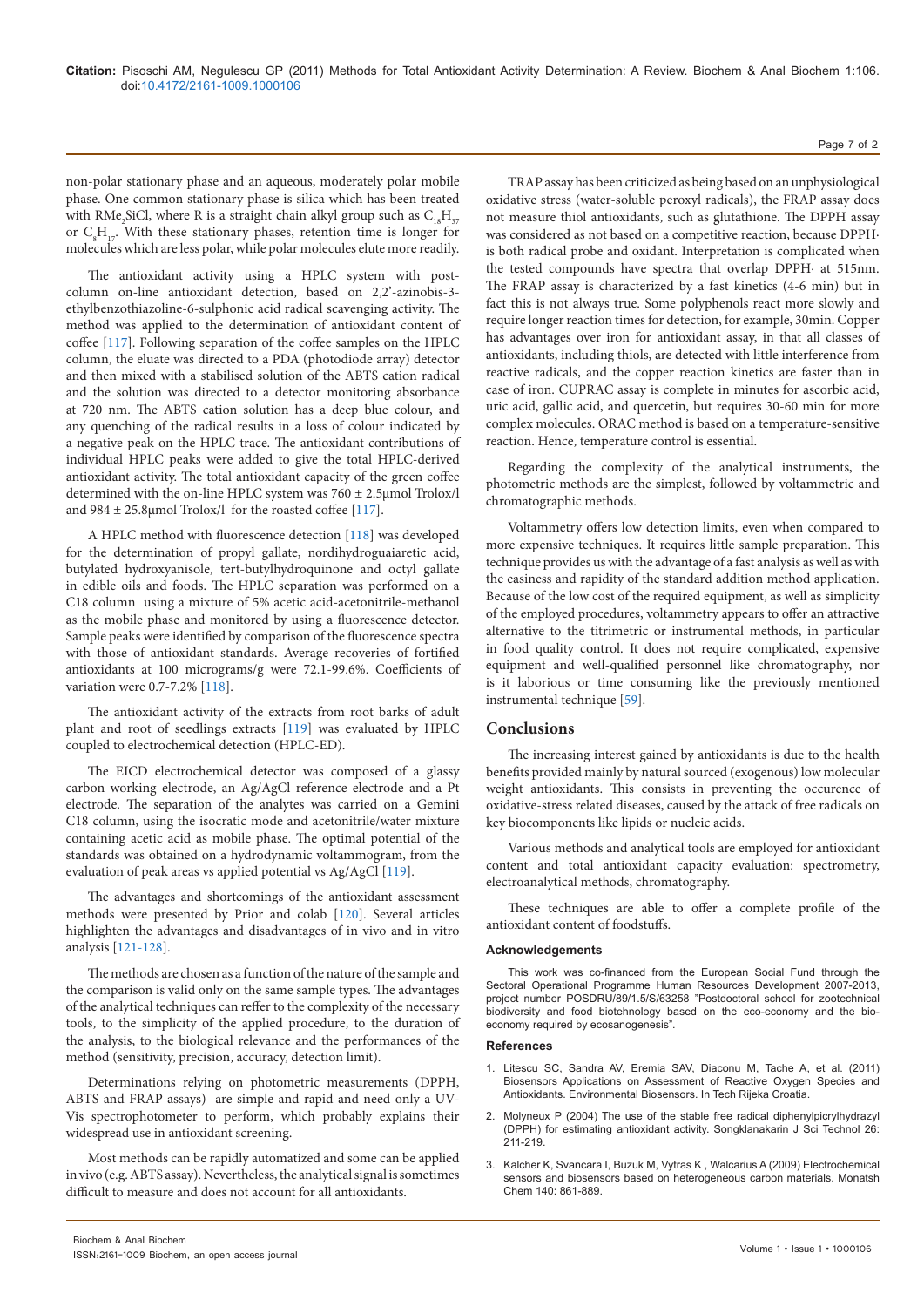- 4. [Ly SY \(2008\) Voltammetric analysis of DL-α-tocopherol with a paste electrode.](E:\BABCR Journal\manuscripts\BABCR-11-330\onlinelibrary.wiley.com\doi\10.1002\jsfa.3218\full) J Sci Food Agric 88: 1272-1276.
- 5. [Kong YT, Imabayashi SI, Kano K, Ikeda T and Kakiuchi T \(2001\) Peroxidase](http://www.ajevonline.org/content/52/4/381.abstract)based amperometric sensor for the determination of total phenols using twostage peroxidase reactions. Am J Enol Vitic 52: 381-385.
- 6. [Mena ML, Carralero V, Gonzalez-Cortes A, Yanez-Sedeno P, Pingarron JM](http://www.tandfonline.com/doi/abs/10.1080/03067310600833385) (2007) Bioelectrochemical evaluation of the total phenols content in olive oil mill wastewaters using a tyrosinase–colloidal gold–graphite–Teflon biosensor. Int J Environ Anal Chem 87: 57-65.
- 7. [Granero AM, Fernandez H, Agostini E and Zon MA \(2008\) An amperometric](http://onlinelibrary.wiley.com/doi/10.1002/elan.200704109/abstract) biosensor for trans-resveratrol determination in aqueous solutions by means of carbon paste electrodes modified with peroxidase basic isoenzymes from brassica napus. Electroanalysis 20: 858-864.
- 8. [Zoulis NE and Efstathiou CE \(1996\) Preconcentration at a carbon-paste](http://www.sciencedirect.com/science/article/pii/0003267095005366) electrode and determination byadsorptive-stripping voltammetry of rutin and other flavonoids. Anal Chim Acta 320: 255-261.
- 9. [Volikakis GJ and Efstathiou CE \(2000\) Stripping voltammetry using nujol](http://www.ncbi.nlm.nih.gov/pubmed?term=Stripping%20voltammetry%20using%20nujol-graphite%20and%20diphenylether-graphite%20paste%20electrodes.%20)graphite and diphenylether-graphite paste electrodes. Talanta 51: 775-785.
- 10. [Korbut O, Buckova M, Labuda J, Gruendler P \(2003\) Voltammetric detection](http://www.mdpi.com/1424-8220/3/1/1/) of antioxidative properties of flavonoids using electrically heated DNA modified carbon paste electrode. Sensors 3: 1-18.
- 11. Cummings EA, Mailley P, Linquette-Mailley S, Eggins BR, McAdams ET, et [al. \(1998\) Amperometric carbon paste biosensor based on plant tissue for the](http://pubs.rsc.org/en/Content/ArticleLanding/1998/AN/a804021d) determination of total flavanol content in beers. Analyst 123: 1975-1980.
- 12. [Eggins BR, Hickey C, Toft SA and Zhou DM \(1997\) Determination of flavonols](http://www.sciencedirect.com/science/article/pii/S0003267097001621) in beers with tissue biosensors. Anal Chim Acta 347: 281-288.
- 13. [Cummings EA, Linquette-Mailley SC, Mailley P, Cosnier S, Eggins BR, et al.](http://www.ncbi.nlm.nih.gov/pubmed?term=A%20comparison%20of%20amperometric%20screen%20printed%20carbon%20electrodes%20and%20their%20application%20to%20the%20analysis%20of%20phenolic%20compounds%20in%20beers) (2001) A comparison of amperometric screen printed carbon electrodes and their application to the analysis of phenolic compounds in beers. Talanta 55: 1015-1027.
- 14. [Busch JLHC, Hrncirik K, Bulukin E, Boucon C, Mascini M \(2006\) Biosensor](http://www.ncbi.nlm.nih.gov/pubmed?term=Biosensor%20measurements%20of%20polar%20phenolics%20for%20the%20assessment%20of%20the%20bitterness%20and%20pungency%20of%20virgin%20olive%20oil.) measurements of polar phenolics for the assessment of the bitterness and pungency of virgin olive oil. J. Agric. Food. Chem. 54: 4371-4377.
- 15. [Labuda J, Buckova M, Heilerova L, Caniova-Ziakova A, Brandsteterova E, et al.](http://www.mdpi.com/1424-8220/2/1/1/) (2002) Detection of Antioxidative Activity of Plant Extracts at the DNA-Modified Screen-Printed Electrode. Sensors 2: 1-10.
- 16. [Kim HJ, Chang SC and Shim YB \(2002\) Cyclodextrin modified screen printed](http://cat.inist.fr/?aModele=afficheN&cpsidt=13693246) graphite electrodes for detection of phenols. Bull Korean Chem Soc 23: 427- 431.
- 17. [Capannesi C, Palchetti I, Mascini M and Parenti A \(2000\) Electrochemical](http://www.sciencedirect.com/science/article/pii/S0308814600002119) sensor and biosensor for polyphenols detection in olive oils. Food Chem 71: 553-562.
- 18. [Romani A, Minunni M, Mulinacci N, Pinelli P, Vincieri FF, et al. \(2000\)](http://www.ncbi.nlm.nih.gov/pubmed?term=Comparison%20among%20differential%20pulse%20voltammetry%2C%20amperometric%20biosensor%2C%20and%20HPLC%2FDAD%20analysis%20for%20polyphenol%20determination) Comparison among differential pulse voltammetry, amperometric biosensor, and HPLC/DAD analysis for polyphenol determination. J Agric Food Chem 48: 1197-1203.
- 19. [Halvorsen BL, Holte K, Myhrstad MCW, Barikmo I, Hvattum E, et al. \(2002\) A](http://www.ncbi.nlm.nih.gov/pubmed/11880572)  systematic screening of total antioxidants in dietary plants. J Nutr 132: 461-471.
- 20. [Halvorsen BL, Carlsen MH, Phillips KM, Bohn SK, Holte K, et al. \(2006\) Content](http://www.ncbi.nlm.nih.gov/pubmed?term=Content%20of%20redox-active%20compounds%20%28ie%2C%20antioxidants%29%20in%20foods%20consumed%20in%20the%20United%20States) of redox-active compounds (ie, antioxidants) in foods consumed in the United States. Am J Clin Nutr 84: 95-135.
- 21. [Lindsay DG and Astley SB \(2002\) European research on the functional effects](http://www.ncbi.nlm.nih.gov/pubmed/12079769) of dietary antioxidants—EUROFEDA. Mol Aspects Med 23: 1-38.
- 22. [Ramadan-Hassanien MF \(2008\) Total antioxidant potential of juices, beverages](http://cat.inist.fr/?aModele=afficheN&cpsidt=20716603) and hot drinks consumed in Egypt screened by DPPH in vitro assay. Grasas y aceites 59: 254-259.
- 23. [Gillman MW, Cupples LA, Gagnon D, Posner BM, Ellison RC, et al. \(1995\)](http://jama.ama-assn.org/content/273/14/1113.short) Protective effect of fruits and vegetables on development of stroke in men. J Am Med Assoc 273: 1113-1117.
- 24. [Rimm EB, Aschiero A, Giovannucci E, Spiegelman D, Stampfer MJ, et al.](http://jama.ama-assn.org/content/275/6/447.short) (1996) Vegetable, fruits and cereal fiber intake and risk of coronary heart disease among men. J Am Med Assoc 275: 447-451.
- 25. [Cohen JH, Kristal AR and Stanford JL \(2000\) Fruit and vegetable intakes and](http://www.ncbi.nlm.nih.gov/pubmed/10620635) prostate cancer risk. J Natl Cancer Inst 92: 61-68.
- 26. [La Vecchia C, Altieri A and Tavani A \(2001\) Vegetables, fruit, antioxidants and](http://www.ncbi.nlm.nih.gov/pubmed/11876489)  cancer: a review of Italian studies. Eur J Clin Nutr 40: 261-267.
- 27. [Terry P, Terry JB and Wolk A \(2001\) Fruit and vegetable consumption in the](http://onlinelibrary.wiley.com/doi/10.1111/j.1365-2796.2001.00886.x/full)  prevention of cancer: an update. J Intern Med 250: 280-290.
- 28. [Rodríguez-Bernaldo de Quirós A and Costa HS \(2006\) Analysis of carotenoids](http://www.sciencedirect.com/science/article/pii/S0889157505000712)  in vegetable and plasma samples: A review. J Food Compos Anal 19: 97-111.
- 29. [Gey KF \(1990\) The antioxidant hypothesis of cardiovascular disease:](http://www.ncbi.nlm.nih.gov/pubmed/2088799)  epidemiology and mechanisms. Biochem Soc Trans 18: 1041-1045.
- 30. [Gey KF, Puska P, Jordon P and Moser UK \(1991\) Inverse correlation between](http://www.ncbi.nlm.nih.gov/pubmed/1985406)  plasma vitamin E and mortality from ischemic heart disease in cross-cultural .<br>epidemiology. Am J Clin Nutr 53: 326-334.
- 31. [Willett WC \(1991\) Micronutrients and cancer risk. J Am Med Assoc 53: 265-269.](http://www.ajcn.org/content/59/5/1162S.short)
- 32. [Liyana-Pathirana CM, Shahidi F and Alasalvar C \(2006\) Antioxidant activity of](http://www.sciencedirect.com/science/article/pii/S0308814605006059)  cherry laurel fruit (Laurocerasus officinalis Roem.) and its concentrated juice. Food Chem 99: 121-128.
- 33. [Ramadan MF, Kroh LW and Moersel JT \(2003\) Radical scavenging activity of](http://www.ncbi.nlm.nih.gov/pubmed?term=Radical%20scavenging%20activity%20of%20black%20cumin%20%28Nigella%20sativa%20L.%29%2C%20coriander%20%28Coriandrum%20sativum%20L.%29%20and%20niger%20%28Guizotia%20abyssinica%20Cass.%29%20crude%20seed%20oils%20and%20oi)  black cumin (Nigella sativa L.), coriander (Coriandrum sativum L.) and niger (Guizotia abyssinica Cass.) crude seed oils and oil fractions. J Agric Food Chem 51: 6961-6969.
- 34. [Ramadan MF and Moersel JT \(2007\) Impact of enzymatic treatment on](http://onlinelibrary.wiley.com/doi/10.1002/jsfa.2728/full)  chemical composition, physicochemical properties and radical scavenging activity of goldenberry (Physalis peruviana L.) juice J Sci Food Agric 87: 452- 460.
- 35. [Serafini M, Bellocco R, Wolk A and Ekstrom AM \(2002\) Total antioxidant](http://www.ncbi.nlm.nih.gov/pubmed/12360458)  potential of fruit and vegetables and risk of gastric cancer. Gastroenterology 123: 985-999.
- 36. [Wang H, Cao G and Prior RL \(1997\) Oxygen radical absorbing capacity of](http://pubs.acs.org/doi/abs/10.1021/jf960421t)  anthocyanins. J Agric Food Chem 45: 304-309.
- 37. [Benzie IFF and Strain JJ \(1999\) Ferric reducing/antioxidant power assay: direct](http://www.ncbi.nlm.nih.gov/pubmed?term=Ferric%20reducing%2Fantioxidant%20power%20assay%3A%20direct%20measure%20of%20total%20antioxidant%20activity%20of%20biological%20fluids%20and%20modified%20version%20for%20simultaneous%20measurement%20of%20total%20anti)  measure of total antioxidant activity of biological fluids and modified version for simultaneous measurement of total antioxidant power. Meth Enzymol 299: 15-27.
- 38. [Benzie IFF and Szeto YT \(1999\) Total antioxidant capacity of teas by ferric](http://www.ncbi.nlm.nih.gov/pubmed?term=Total%20antioxidant%20capacity%20of%20teas%20by%20ferric%20reducing%2Fantioxidant%20power%20assay.%20)  reducing/antioxidant power assay. J Agric Food Chem 47: 633-636.
- 39. [Pellegrini N, Simonetti P, Gardana C, Brenna O, Brighenti F, et al. \(2000\)](http://www.ncbi.nlm.nih.gov/pubmed?term=Polyphenol%20content%20and%20total%20antioxidant%20activity%20of%20vini%20novelli%20%28young%20red%20wines%29.)  Polyphenol content and total antioxidant activity of vini novelli (young red wines). J Agric Food Chem 48: 732-735.
- 40. [Pellegrini N, Serafini S, Del Rio SD and Bianchi M \(2006\) Total antioxidant](http://www.ncbi.nlm.nih.gov/pubmed?term=%29%20Total%20antioxidant%20capacity%20of%20spices%2C%20dried%20fruits%2C%20nuts%2C%20pulses%2C%20cereals%20and%20sweets%20consumed%20in%20Italy%20assessed%20by%20three%20different%20in%20vitro%20assays)  capacity of spices, dried fruits, nuts, pulses, cereals and sweets consumed in Italy assessed by three different in vitro assays. Mol Nutr Food Res 50: 1030–1038.
- 41. [Hu FB \(2003\) Plant-based foods and prevention of cardiovascular disease: an](http://www.ncbi.nlm.nih.gov/pubmed?term=Plant-based%20foods%20and%20prevention%20of%20cardiovascular%20disease%3A%20an%20overview)  overview. Am J Clin Nutr 78(3): 544-551.
- 42. [McCullough ML, Robertson AS, Chao A, Jacobs EJ, Stampfer MJ, et al. \(2003\)](http://www.ncbi.nlm.nih.gov/pubmed/14750535)  A prospective study of whole grains, fruits, vegetables and colon cancer risk. Cancer Cause Control 14: 959-970.
- 43. [Pellegrini N, Serafini M, Colombi B, Del Rio D, Salvatore S, et al. \(2003\) Total](http://www.ncbi.nlm.nih.gov/pubmed?term=Total%20antioxidant%20capacity%20of%20plant%20foods%2C%20beverages%20and%20oils%20consumed%20in%20Italy%20assessed%20by%20three%20different%20in%20vitro%20assays.%20)  antioxidant capacity of plant foods, beverages and oils consumed in Italy assessed by three different in vitro assays. J Nutr 133: 2812–2819.
- 44. [Serafini M, Bellocco R, Wolk A and Ekstrom AM \(2002\) Total antioxidant](http://www.sciencedirect.com/science/article/pii/S0016508502002019)  potential of fruit and vegetables and risk of gastric cancer. Gastroenterology 123: 985-991.
- 45. [Brighenti F, Valtueña S, Pellegrini N, Ardigo D, Del Rio D, et al. \(2005\) Total](http://www.ncbi.nlm.nih.gov/pubmed?term=Total%20antioxidant%20capacity%20of%20the%20diet%20is%20inversely%20and%20independently%20related%20to%20plasma%20concentration%20of%20high-sensitivity%20C-reactive%20protein%20in%20adult%20Italian%20subjects)  antioxidant capacity of the diet is inversely and independently related to plasma concentration of high-sensitivity C-reactive protein in adult Italian subjects. Br J Nutr 93: 619-625.
- 46. [Gazdik Z, Krska B, Adam V, Saloun J, Pokorna T, et al. \(2008\) Electrochemical](http://www.mdpi.com/1424-8220/8/12/7564/)  determination of the antioxidant potential of some less common fruit species. Sensors 8: 7564-7570.
- 47. [Chevion S, Roberts MA, Chevion M \(2000\) The use of cyclic voltammetry for](http://www.ncbi.nlm.nih.gov/pubmed/10802216)  the evaluation of antioxidant capacity. Free Radic Biol Med 28: 860-870.
- 48. Halliwell B, Gutteridge JMC (1989) Free radicals in biology and medicine. Clarendon Press, Oxford.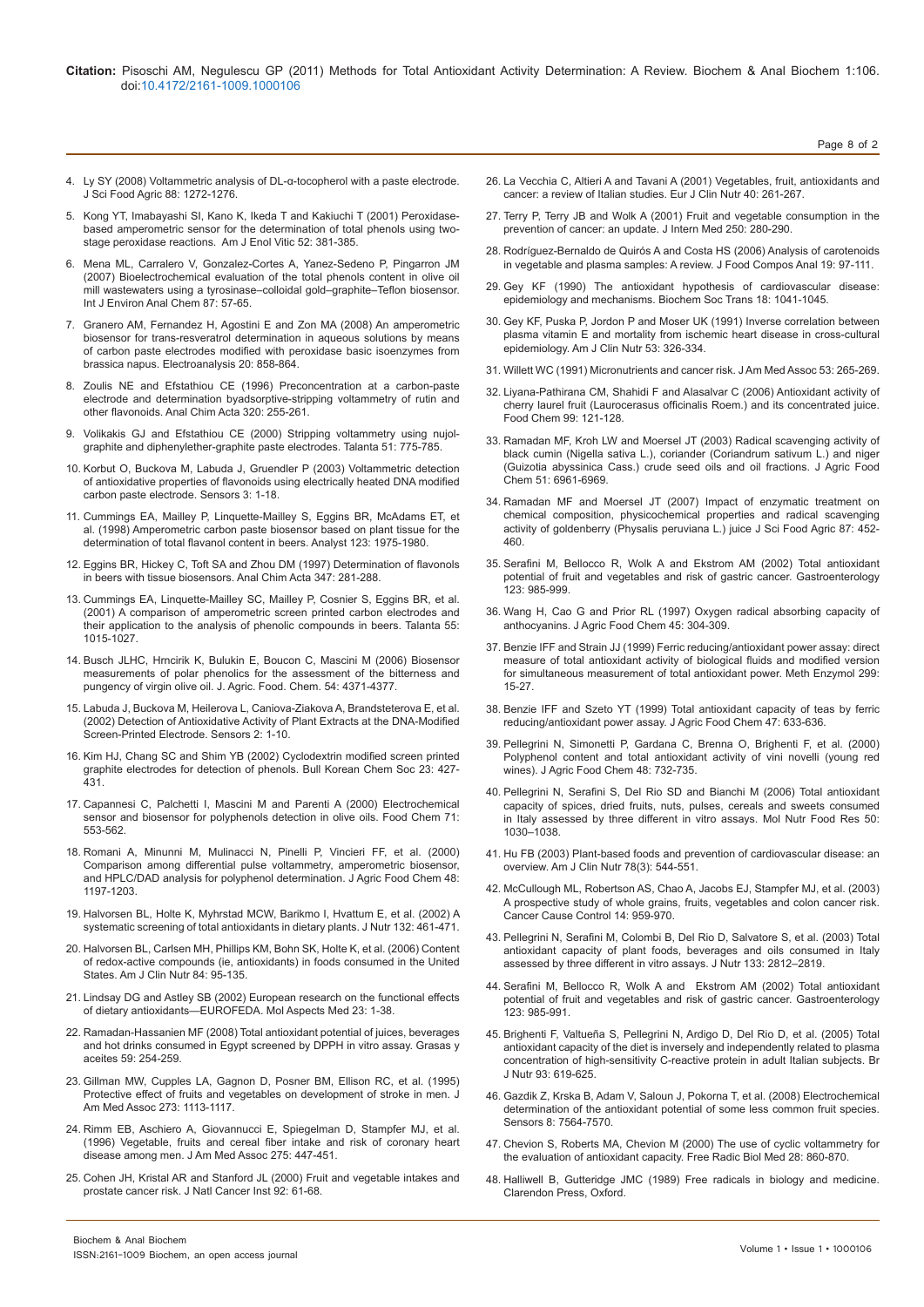- 49. [Chance PA, Sies H and Boveris A \(1979\) A hydroperoxide metabolism in](http://www.ncbi.nlm.nih.gov/pubmed/37532) mammalian organs. Physiol Rev 59: 527-605.
- 50. [Ames BM, Cathcart R, Schwiers E, Hochstein P \(1981\) Uric acid produces an](http://www.ncbi.nlm.nih.gov/pubmed?term=Uric%20acid%20produces%20an%20antioxidant%20defense%20in%20humans%20against%20oxidant%20and%20radical-caused%20aging%20and%20cancer%3A%20a%20hypothesis) antioxidant defense in humans against oxidant and radical-caused aging and cancer: a hypothesis. Proc Natl Acad Sci USA 73: 6858-6862.
- 51. [Stocker R, Yamamoto Y, McDonagh A, Glazer AN and Ames BN \(1987\)](http://www.ncbi.nlm.nih.gov/pubmed/3029864) Bilirubin is an antioxidant of possible physiological importance. Science 235: 1043-1045.
- 52. [Frei B, England L and Ames BN \(1989\) Ascorbate is an outstanding antioxidant](http://www.ncbi.nlm.nih.gov/pubmed?term=Ascorbate%20is%20an%20outstanding%20antioxidant%20in%20human%20blood%20plasma) in human blood plasma. Proc Natl Acad Sci USA 86: 6377-6381.
- 53. [Raoof JB, Ojani R and Beitollahi H \(2007\) Electrocatalytic determination](http://www.akademik.unsri.ac.id/download/journal/files/electrochemsci/2070534-oaj-unsri.pdf) of ascorbic acid at chemically modified carbon paste electrode with 2, 7-bis (ferrocenyl ethynyl) fluoren-9-one. Int J Electrochem Sci 2: 534-548.
- 54. [Tomita IN, Manzoli A, Fertonani FL and Yamanaka H \(2005\) Amperometric](http://www.scielo.br/scielo.php?pid=S0100-46702005000200005&script=sci_arttext) biosensor for ascorbic acid. Eclet Quím 30: 37-43.
- 55. [Voet D and Voet J \(1995\) Biochemistry. \(2ndedn\), John Wiley & Sons, New](http://books.google.co.in/books?id=HQ9rAAAAMAAJ&dq=editions:4rBnIdlPcecC) York.
- 56. [Mello LD and Kubota LT \(2007\) Biosensors as a tool for the antioxidant status](http://www.ncbi.nlm.nih.gov/pubmed?term=Biosensors%20as%20a%20tool%20for%20the%20antioxidant%20status%20evaluation.%20) evaluation. Talanta 72: 335-348.
- 57. [Bhagavan NV \(2002\) Medical Biochemistry. Elsevier, Amsterdam.](http://books.google.co.in/books?id=b7Dc9bOs9uAC&printsec=frontcover&dq=inauthor:%22N.+V.+Bhagavan%22&hl=en&ei=yhq9Ttq1G8_wrQestfTeAQ&sa=X&oi=book_result&ct=result&resnum=1&ved=0CC0Q6AEwAA#v=onepage&q&f=false)
- 58. Mohora M (2006) Biochimie medicala. Editura Niculescu, Bucuresti
- 59. [Wawrzyniak J, Ryniecki A and Zembrzuski W \(2005\) Application of voltammetry](http://www.food.actapol.net/pub/1_2_2005.pdf) to determine vitamin C in apple juices. Acta Sci Pol Technol Aliment 42: 5-16.
- 60. [Glevitzky M, Pop M, Brusturean G A, Bogdan I, Calisevici M, et al. \(2008\)](http://www.revistadechimie.ro/pdf/GLEWITZKY.pdf) Efficent use of antioxidants to preserve fruit juice. Rev Chim (Bucharest) 59: 1291-1295.
- 61. [Popa CV, Danet AF, Jipa S and Zaharescu T \(2010\) Determination of](http://www.revistadechimie.ro/pdf/POAPA%20C%201%2010.pdf) total antioxidant activity of wines using a flow injection method with chemiluminescence detection. Rev Chim (Bucharest) 61: 11-16.
- 62. [Pisoschi AM, Danet AF and Kalinowski S \(2008\) Ascorbic acid determination in](http://www.ncbi.nlm.nih.gov/pubmed?term=Ascorbic%20acid%20determination%20in%20commercial%20fruit%20juice%20samples%20by%20cyclic%20voltammetry) commercial fruit juice samples by cyclic voltammetry. JAMMC 8.
- 63. [Pisoschi AM, Negulescu Gh P and Pisoschi A \(2010\) Ascorbic acid](http://www.revistadechimie.ro/pdf/PISOSCHI%20A%20M.pdf%202%2010.pdf) determination by an amperometric ascorbate oxidase-based biosensor. Rev Chim (Bucharest) 61: 339-344.
- 64. [Pisoschi AM, Pop A, Negulescu Gh P and Pisoschi A \(2011\) Determination of](http://www.ncbi.nlm.nih.gov/pubmed?term=Determination%20of%20ascorbic%20acid%20content%20of%20some%20fruit%20juices%20and%20wine%20by%20voltammetry%20performed%20at%20Pt%20and%20carbon%20paste%20electrodes.) ascorbic acid content of some fruit juices and wine by voltammetry performed at Pt and carbon paste electrodes. Molecules 16: 1349-1365.
- 65. [Campanella L, Martini E, Rita E and Tomassetti M \(2006\) Antioxidant capacity](http://cat.inist.fr/?aModele=afficheN&cpsidt=17447307) of dry vegetal extracts checked by voltammetric method. J Food Agric Environ 4: 135-144.
- 66. [Antolovic M, Prenzler PD, Patsalides E, McDonald S and Robards K \(2002\)](http://pubs.rsc.org/en/content/articlelanding/2002/an/b009171p/unauth) Methods for testing antioxidant activity. Analyst 127: 183–198.
- 67. [Ming-Hua Y and Schaich KM \(1996\) Factors affecting DNA damage caused by](http://www.ncbi.nlm.nih.gov/pubmed?term=Factors%20affecting%20DNA%20damage%20caused%20by%20lipid%20hydroperoxides%20and%20aldehydes) lipid hydroperoxides and aldehydes. Free Radical Biol Med 20: 225-236.
- 68. [Kanner J, German JB and Kinsella JE \(1987\) Initiation of lipid peroxidation in](http://www.ncbi.nlm.nih.gov/pubmed/3304843) biological systems. Crit Rev Food Sci Nutr 25: 317-364.
- 69. [Cheeseman KH and Slater TF \(1993\) An introduction to free radical](http://www.ncbi.nlm.nih.gov/pubmed/8221017) biochemistry. Br Med Bull 49: 481-493.
- 70. [Madhavi DL, Deshpande SS and Salunkhe DK \(1996\) Food Antioxidants:](http://books.google.co.in/books?id=zKCx3RWGn94C&dq=Food+Antioxidants:+Technological,+Toxicological+and+Health+Perspectives&hl=en&ei=pR29Tu60LovJrAfW44zvAQ&sa=X&oi=book_result&ct=result&resnum=1&sqi=2&ved=0CDkQ6AEwAA) Technological, Toxicological and Health Perspectives. Marcel Dekker, New York.
- 71. [Frankel EN and Meyer AS \(2000\) The problems of using one-dimensional](http://onlinelibrary.wiley.com/doi/10.1002/1097-0010%28200010%2980:13%3C1925::AID-JSFA714%3E3.0.CO;2-4/full) methods to evaluate multifunctional food and biological antioxidants. J Sci Food Agric 80: 1925-1941.
- 72. Giardi MT, Rea G, Berra B (2010) Bio Farms for Nutraceuticals: Functional [Food and Safety Control by Biosensors. Landes Bioscience and Springer](http://books.google.co.in/books?id=UO-o6ieZNhkC&printsec=frontcover&dq=Bio+Farms+for+Nutraceuticals:+Functional+Food+and+Safety+Control+by+Biosensors&hl=en&ei=NB69Tou5CMeHrAe-2_DZAQ&sa=X&oi=book_result&ct=result&resnum=1&ved=0CDkQ6AEwAA#v=onepage&q&f=false) Science+Business Media.
- 73. [Brand-Williams W, Cuvelier ME and Berset C \(1995\) Use of a free radical](http://www.sciencedirect.com/science/article/pii/S0023643895800085) method to evaluate antioxidant activity. Lebensm-Wiss u-Technol 28: 25-30.
- 74. [Thaipong K, Boonprakob U, Crosby K, Cisneros-Zevallos L and Byrne DH](http://www.sciencedirect.com/science/article/pii/S0889157506000081) (2006) Comparison of ABTS, DPPH, FRAP, and ORAC assays for estimating

[antioxidant activity from guava fruit extracts. Journal of Food Composition and](http://www.sciencedirect.com/science/article/pii/S0889157506000081)  Analysis 19: 669–675.

- 75. [Pisoschi AM, Cheregi MC and Danet AF \(2009\) Total antioxidant capacity](http://www.ncbi.nlm.nih.gov/pubmed?term=Total%20antioxidant%20capacity%20of%20some%20commercial%20fruit%20juices%3A%20electrochemical%20and%20spectrophotometrical%20approaches)  of some commercial fruit juices: electrochemical and spectrophotometrical approaches. Molecules 14: 480-493.
- 76. [Marc F, Davin A, Deglène-Benbrahim L, Ferrand C, Baccaunaud M, et al.](http://www.ncbi.nlm.nih.gov/pubmed?term=M%C3%A9thodes%20d%E2%80%99%C3%A9valuation%20du%20potentiel%20antioxydant%20dans%20les%20aliments.%20)  (2004) Studies of several analytical methods for antioxidant potential evaluation in food. Med Sci 20: 458-463.
- 77. [Su L, Yin JJ, Charles D, Zhou K, Moore J, et al. \(2007\) Total phenolic contents,](http://www.sciencedirect.com/science/article/pii/S0308814605009660)  chelating capacities, and radical-scavenging properties of black peppercorn, nutmeg, rosehip, cinnamon and oregano leaf. Food Chem 100: 990–997.
- 78. [Gil MI, Tomas-Barberan FA, Hess-Pierce B and Kader AA \(2002\) Antioxidant](http://www.ncbi.nlm.nih.gov/pubmed?term=Antioxidant%20capacities%2C%20phenolic%20compounds%2C%20carotenoids%20and%20vitamin%20C%20contents%20of%20nectarine%2C%20peach%20and%20plum%20cultivars%20from%20California)  capacities, phenolic compounds, carotenoids and vitamin C contents of nectarine, peach and plum cultivars from California. J Agric Food Chem 50: 4976-4982.
- 79. Denev P, Ciz M, Ambrozova G, Lojek A, Yanakieva I, et al. (2010) Solid[phase extraction of berries' anthocyanins and evaluation of their antioxidative](http://www.sciencedirect.com/science/article/pii/S0308814610006357)  properties. Food Chem 123: 1055-1061.
- 80. [Ou B, Hampsch-Woodill M and Prior R L \(2001\) Development and validation](http://www.ncbi.nlm.nih.gov/pubmed?term=Development%20and%20validation%20of%20an%20improved%20oxygen%20radical%20absorbance%20capacity%20assay%20using%20fluorescein%20as%20the%20fluorescence%20probe.%20)  of an improved oxygen radical absorbance capacity assay using fluorescein as the fluorescence probe. J Agric Food Chem 49(10): 4619-4626.
- 81. Ou B, Hampsch-Woodill M, Flanagan J, Deemer EK, Prior RL, et al. (2002) [Novel fluorimetric assay for hydroxyl radical prevention capacity using](http://www.ncbi.nlm.nih.gov/pubmed?term=Novel%20fluorimetric%20assay%20for%20hydroxyl%20radical%20prevention%20capacity%20using%20fluorescein%20as%20the%20probe)  fluorescein as the probe. J Agric Food Chem 50(10): 2772-2777.
- 82. [Cízová H, Lojek A, Kubala L and Cíz M \(2004\) The effect of intestinal ischemia](http://www.ncbi.nlm.nih.gov/pubmed?term=The%20effect%20of%20intestinal%20ischemia%20duration%20on%20changes%20in%20plasma%20antioxidant%20defense%20status%20in%20rats.)  duration on changes in plasma antioxidant defense status in rats. Physiol Res 53: 523-531.
- 83. [Slavíková H, Lojek A, Hamar J, Dušková M, Kubala L, et al. \(1998\). Total](http://www.ncbi.nlm.nih.gov/pubmed/9655516)  antioxidant capacity of serum increased in early but not in late period after intestinal ischemia in rats. Free Radic. Biol. Med 25: 9-18.
- 84. [Meng J, Fang Y, Zhang A, Chen S, Xu T, et al. \(2011\) Phenolic content and](http://www.sciencedirect.com/science/article/pii/S0963996911004108)  antioxidant capacity of Chinese raisins produced in Xinjiang Province. Food Res Int.
- 85. [Jayaprakasha GK, Girennavar B and Patil BS \(2008\) Radical scavenging](http://www.ncbi.nlm.nih.gov/pubmed?term=Radical%20scavenging%20activities%20of%20Rio%20Red%20grapefruits%20and%20Sour%20orange%20fruit%20extracts%20in%20different%20in%20vitro%20model%20systems.)  activities of Rio Red grapefruits and Sour orange fruit extracts in different in vitro model systems. Bioresource Technol 99: 4484-4494.
- 86. [Apak R, Guculu K G, Ozyurek M and Karademir SE \(2004\) Novel total](http://www.ncbi.nlm.nih.gov/pubmed?term=Novel%20total%20antioxidant%20capacity%20index%20for%20dietary%20polyphenols%20and%20vitamins%20C%20and%20E%2C%20using%20their%20cupric%20iron%20reducing%20capability%20in%20the%20presence%20of%20neocuproine%3A%20CUP)  antioxidant capacity index for dietary polyphenols and vitamins C and E, using their cupric iron reducing capability in the presence of neocuproine: CUPRAC method. J Agric Food Chem 52: 7970-7981.
- 87. [Magalhaes KF, Caires ARL and Oliveira SL \(2011\) Determination of Antioxidant](http://www.sbf1.sbfisica.org.br/eventos/enf/2011/sys/resumos/R2666-2.pdf)  Content in Biodiesel by Fluorescence Spectroscopy. Encontro de Fisica.
- 88. [Borowski J, Szajdek A, Borowska E J, Ciska E and Zielinski H \(2008\) Content of](http://www.springerlink.com/content/t41142166k4n3503/)  selected bioactive components and antioxidant properties of broccoli ( Brassica oleracea L.). Eur Food Res Technol 226: 459-465.
- 89. [Arya SP, Mahajan M and Jain P \(2000\) Non-spectrophotometric methods for](http://www.sciencedirect.com/science/article/pii/S0003267000009090)  the determination of Vitamin C. Anal Chim Acta 417: 1-14.
- 90. [Olsher M and Chong PLG \(2008\) Sterol superlattice affects antioxidant potency](http://www.ncbi.nlm.nih.gov/pubmed?term=Sterol%20superlattice%20affects%20antioxidant%20potency%20and%20can%20be%20used%20to%20assess%20adverse%20effects%20of%20antioxidants)  and can be used to assess adverse effects of antioxidants. Anal Biochem 382: 1-8.
- 91. [Chong PL, Olsher M \(2007\) Fluorometric assay for detection of sterol oxidation](http://www.ncbi.nlm.nih.gov/pubmed?term=Fluorometric%20assay%20for%20detection%20of%20sterol%20oxidation%20in%20liposomal%20membranes.)  in liposomal membranes. Methods Mol Biol 400: 145-158.
- 92. [Zielinska D, Szawara-Nowak D and Zielinski H \(2007\) Comparison of](http://www.ncbi.nlm.nih.gov/pubmed?term=Comparison%20of%20spectrophotometric%20and%20electrochemical%20methods%20for%20the%20evaluation%20of%20the%20antioxidant%20capacity%20of%20buckwheat%20products%20after%20hydrothermal%20treatment)  spectrophotometric and electrochemical methods for the evaluation of the antioxidant capacity of buckwheat products after hydrothermal treatment. J Agric Food Chem 55: 6124-6131.
- 93. [Scheller F and Schubert F \(1992\) Biosensors. Elsevier, Amsterdam.](http://books.google.co.in/books?id=TF7AW4kSY1gC&printsec=frontcover&dq=Biosensors&hl=en&ei=FyC9TqzGHs3nrAebzOilAQ&sa=X&oi=book_result&ct=result&resnum=5&ved=0CE8Q6AEwBA#v=onepage&q&f=false)
- 94. Blum L and Coulet P (1991) Biosensor principles and application. Marcel Dekker Inc, New York.
- 95. Kellner R, Mermet JM, Otto M and Widmer (1998) Analytical Chemistry. Wiley– VCH Verlag, Weinheim
- 96. [Milardovic S, Ivekovic D and Grabaric BS \(2006\) A novel amperometric](http://www.ncbi.nlm.nih.gov/pubmed?term=A%20novel%20amperometric%20method%20for%20antioxidant%20activity%20determination%20using%20DPPH%20free%20radical.)  method for antioxidant activity determination using DPPH free radical. Bioelectrochemistry 68: 175-180.